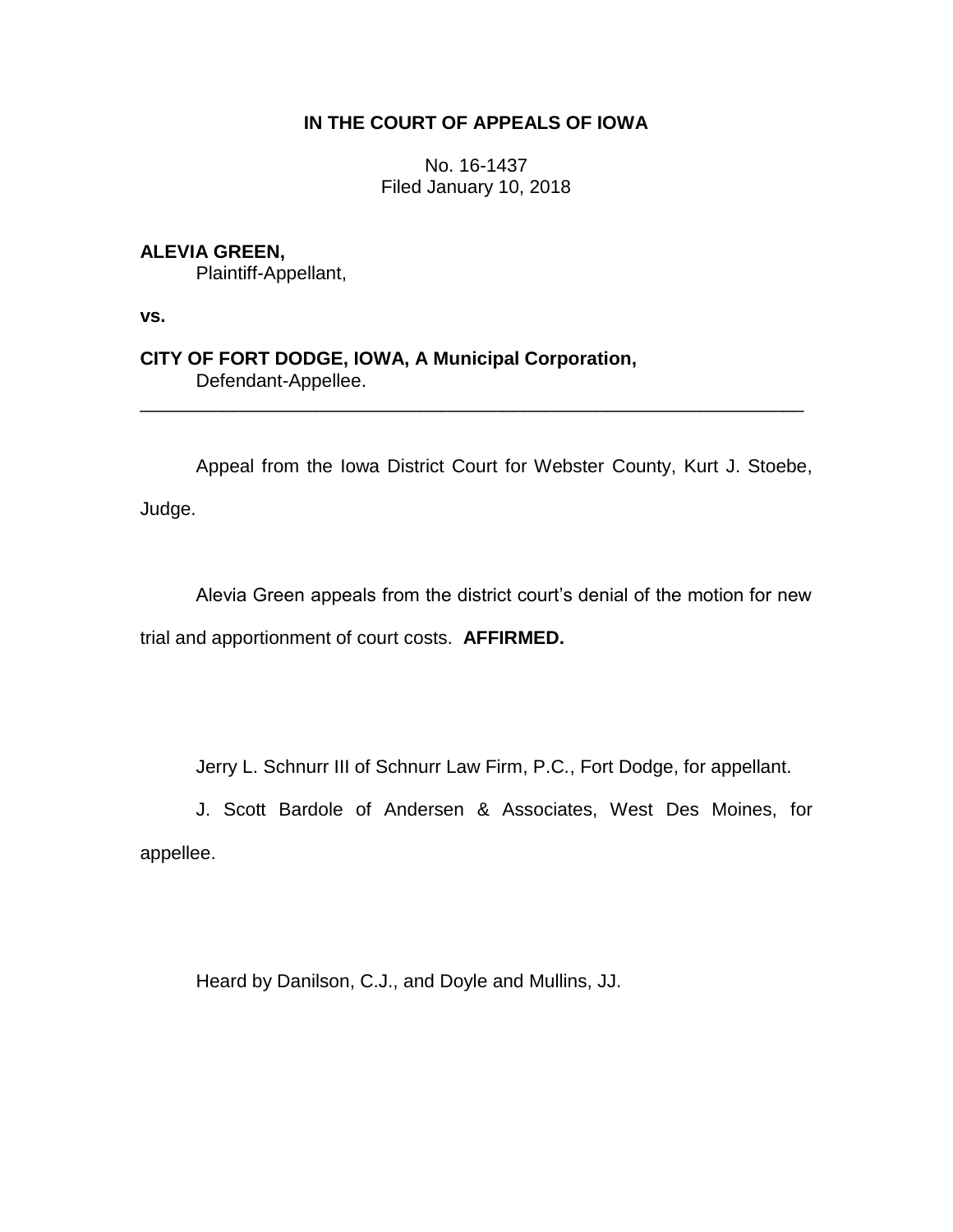## **DANILSON, Chief Judge.**

Alevia Green appeals from the district court's denial of the motion for new trial and apportionment of court costs. Green maintains a new trial should be granted because post-verdict evidence establishes jury confusion as to damages. Green contends she is entitled to a new trial on the basis the verdict is inadequate as to damages and is not supported by sufficient evidence and does not render substantial justice as to damages and the allocation of fault. Green also asserts the trial court abused its discretion in apportioning costs equally between both parties. Upon careful review of the evidence, we find the trial court did not err or abuse its discretion in denying the motion for new trial. We also find the court acted within its discretion in assessing costs equally between the parties. We therefore affirm.

## **I. Background Facts & Proceedings.**

On April 30, 2012, Green was working as a sorter at a recycling center in Fort Dodge when an employee of the City of Fort Dodge (the City) drove a truck carrying a dumpster into the recycling center to dump a load of paper. Green was working in the paper pile, and the employee backed up the truck to the pile near the area where Green was sorting. Green was approximately eight feet from the passenger side front wheel of the truck. Green did not move away from the truck. The employee pulled forward at idle speed and raised the dumpster to dump its contents. The employee hit the brakes to shake loose the remaining paper from the dumpster, causing the dumpster door to swing loose and strike Green in the right back shoulder, knocking her to the ground.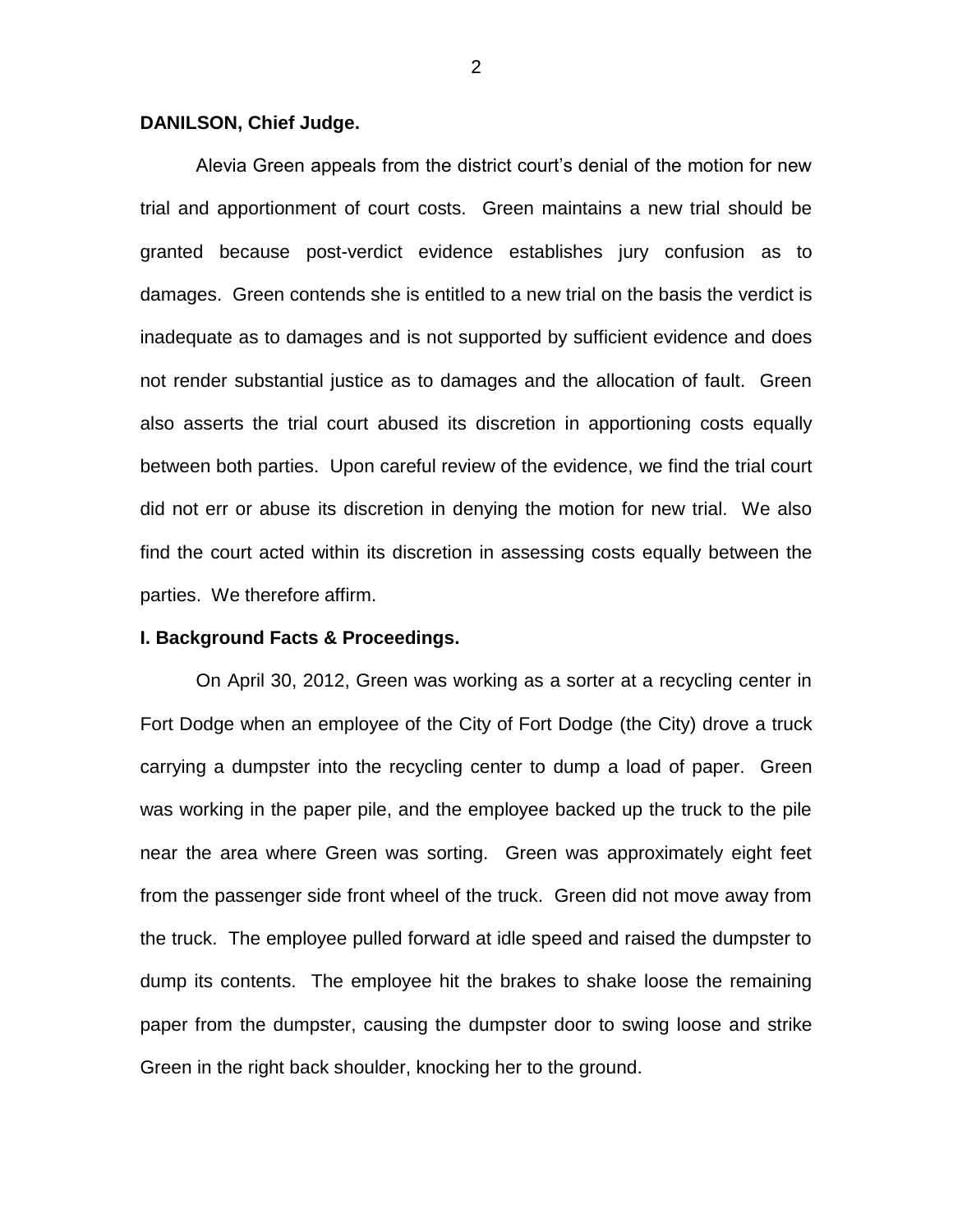Green was taken to the hospital and reported headaches and pain in her upper back and shoulder. A CT scan<sup>1</sup> revealed Green did not have bleeding in her brain. Green reported she did not remember anything between being struck by the dumpster door and when she was in the ambulance. Green was diagnosed with a Grade 3 concussion—a minor head injury.

Between the date of the injury and the date of trial commencing July 12, 2016, Green saw approximately nine doctors to address continuing pain in her shoulder, upper back, and neck; ongoing migraines, which Green maintains began as a result of her injury; and anxiety. Green was released to return to work at the recycling center in August 2012. Green was given a different position requiring less physical activity but was fired in February 2013 because she could not keep up with the responsibilities of her job.

Green filed suit against the City on April 25, 2014, alleging the city employee's negligence caused Green's injuries. Green sought damages for past and future medical expenses, loss of earnings, loss of earning capacity, past and future physical and mental pain and suffering, and past and future loss of use. The jury trial was held July 12 through 14, 2016. On July 18, the jury rendered its sealed verdict finding both Green and the City fifty percent at fault. The jury awarded Green \$25,000 for past medical expenses, \$10,000 for past pain and suffering, \$1000 for past loss of use, and \$5000 for loss of earnings, totaling

 $\overline{a}$ 

 $1$  Also known as a computerized tomography scan, a CT scan "combines a series of Xray images taken from different angles and uses computer processing to create crosssectional images, or slices, of the bones, blood vessels and soft tissues inside your body." https://www.mayoclinic.org/tests-procedures/ct-scan/basics/definition/prc-20014610 (last visited Dec. 18, 2017).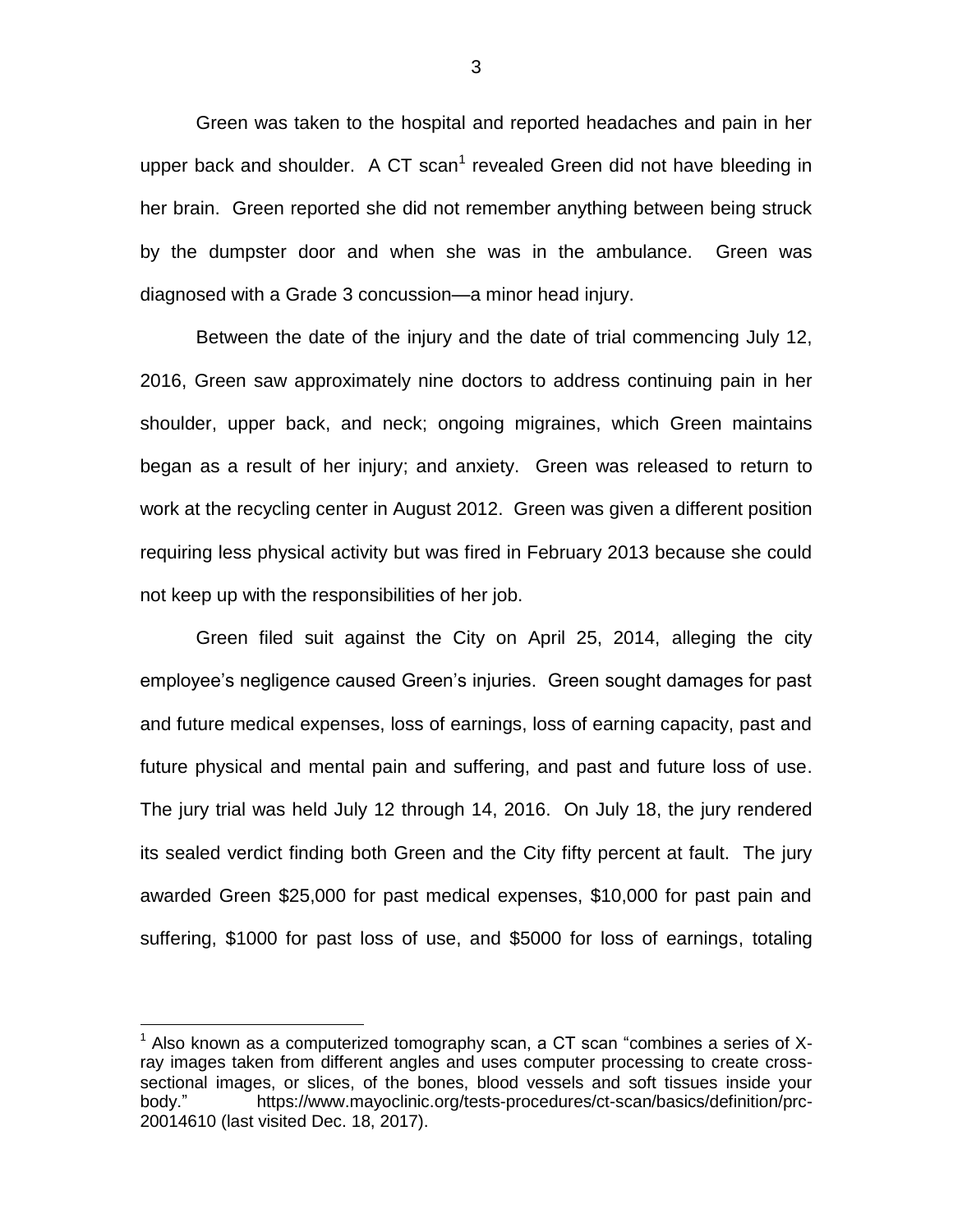\$41,000. The jury did not award damages for future medical expenses, future

pain and suffering, future loss of use, or loss of earning capacity.

. . . .

 $\overline{a}$ 

After the rendering of the verdict, the following occurred<sup>2</sup>:

[T]he court attendant told me that we had a verdict. Got the verdict form, called counsel, ran through the verdict forms.

I... ran through the answers that there were. And they appeared to be consistent and so I was ready to discharge the jury.

We went in to tell the jury that they were discharged. And as I have been instructed to do in my continuing education classes, I conduct sort of a debriefing for the jury. And we are instructed not to ask them how they've reached their verdict. And there is sort of a standard response that I give, which is whatever verdict you have reached is the right verdict.

I believe maybe it was the third time that they broached that issue that someone said . . . .

Someone said that they wanted to give the plaintiff \$41,000. And I didn't say anything. One of the jurors then looked at me and said, well, that is the amount that the plaintiff will receive, right, something to that effect. And I said no.

Well-And I was asked why. I said because you have assessed 50/50 on the negligence issue so the plaintiff will actually receive \$20,000. The next reaction was uniform shock by the jury. That is not what we want to have happen. How do we change that. I told them that there wasn't anything that they could do about it because I was back in the jury room and they were no longer deliberating. My presence contaminated their deliberation.

They asked me what would happen. And I said, well, I don't know, but I suppose it's possible that the matter could be mistried and retried. And there was uniform shock about that. We don't want that to happen. Isn't there someone we can call. Can't we talk to someone. I said, well, the attorneys will contact you and you can talk to the attorneys about what happened. . . .

On and on we went. And finally they said isn't there something we can do tonight. I said, well, you can write . . . a letter to the attorneys, to the Court, and that I will file that letter. I will give that to the attorneys, and we'll go from there. I suggested to them that they all sign the letter if they all agreed to it.

The jurors filled out a second verdict form to express their desire that

Green ultimately receive \$41,000. The second verdict form still allocated fifty

 $2$  As explained by the trial court at the hearing on posttrial motions held August 8, 2016.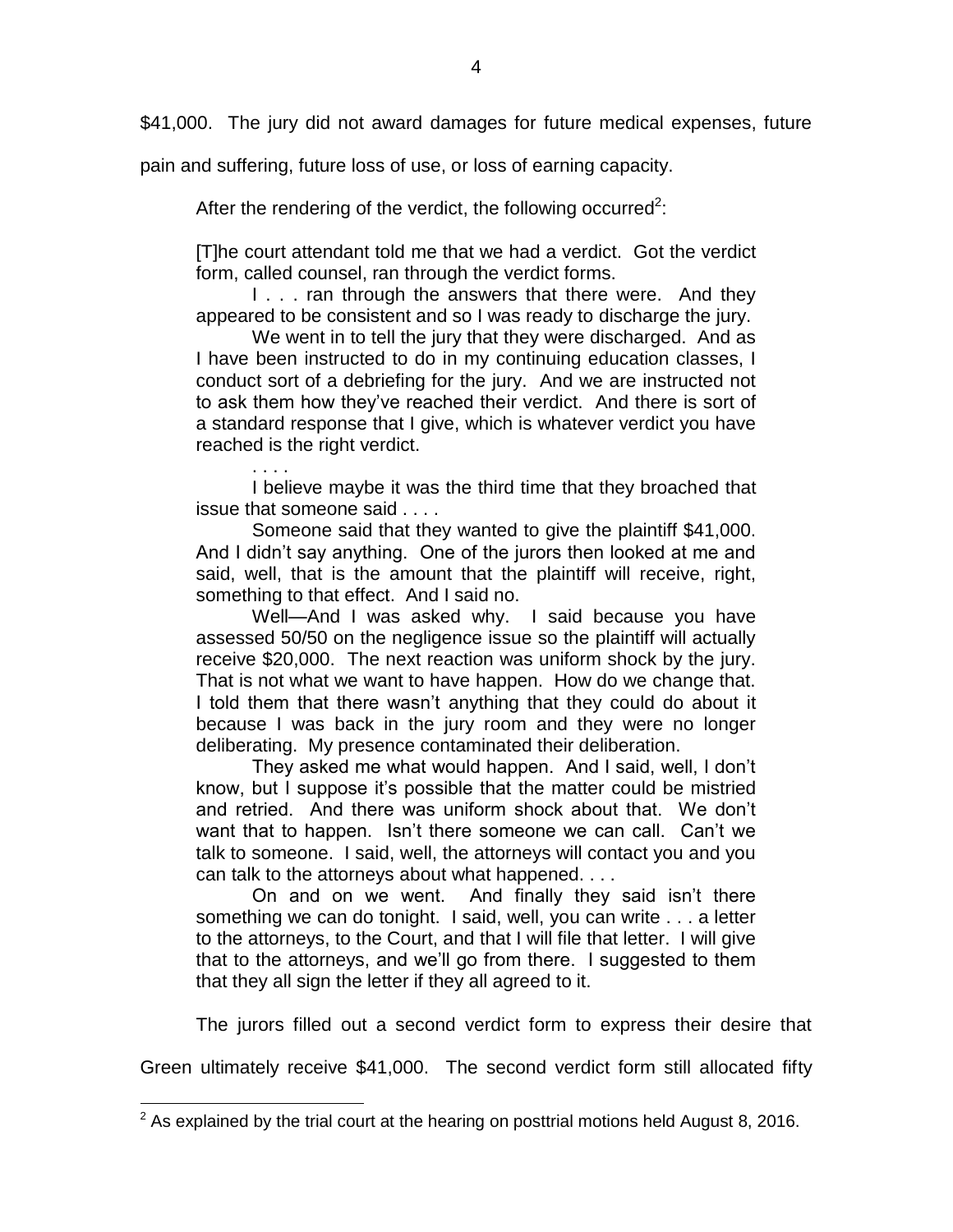percent fault to both Green and the City, but awarded \$50,000 for past medical expenses, \$20,000 for past pain and suffering, \$2,000 for past loss of use, and \$10,000 for loss of earnings. At the bottom of the form, the jury wrote, "The wording of question 6 was misinterpreted by the jury. We intended to award Alevia Green the \$41,000. Please see above where we have reconfigured our totals."

Question 6 instructed:

State the amount of damages sustained by Alevia Green caused by the fault of the City of Fort Dodge as to each of the following items of damage. Do not take into consideration any reduction of damages due to Alevia Green's fault. If Alevia Green has failed to prove any item of damage, or has failed to prove that any item of damage was caused by the fault of the City of Fort Dodge enter "0" for that item.

On July 28, Green filed a motion for new trial, arguing a new trial was warranted because the damages awarded were inadequate, inconsistent, and appeared to have been influenced by confusion; and the verdict was not supported by sufficient evidence. The trial court set a hearing for August 8, 2016, stating "[a]s a result of the confusion in the verdict, the court must determine whether to accept the verdict or declare a mistrial." The City resisted the motion for new trial, but suggested at the August 8 hearing on posttrial motions the trial court could enter an additur to award Green the full \$41,000 to correct the confusion surrounding the damages award. The City stated it would not object to an additur. However, Green's attorney seemingly stated Green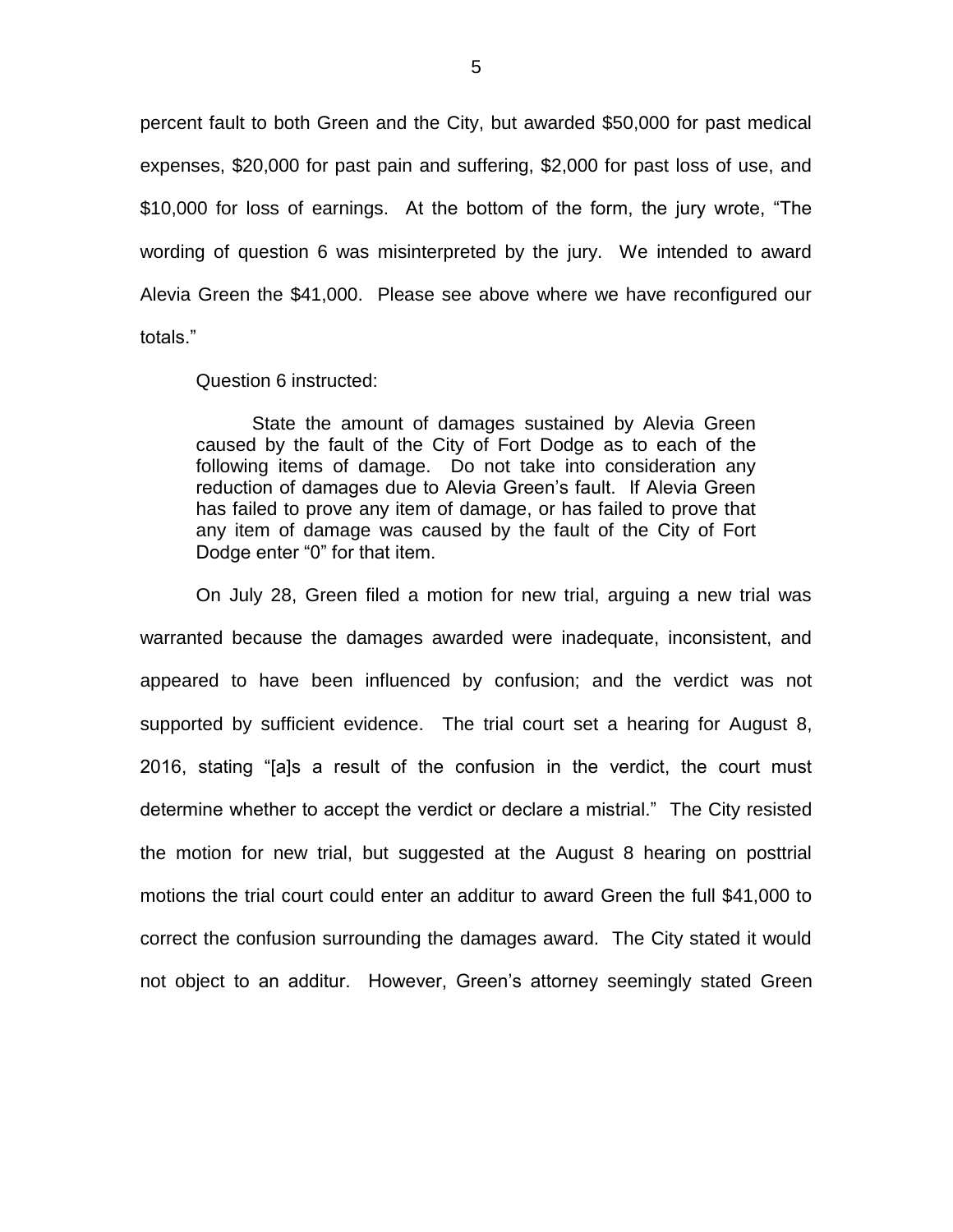would not agree to an additur and maintained a new trial was appropriate under

the circumstances. $^3$  In an August 11 order, the trial court ultimately held:

The court finds that the verdict is supported by the evidence given the discretion in setting non-economic damages. . . .

The heart of the matter is the jury's professed misinterpretation of the language in Question No. [6] telling them "not to take into consideration any reduction of damages due to Alevia Green's fault." In reality, the jury followed the instruction correctly in rendering its verdict. The problem has arisen when the jury was misinformed how the court would apply the attribution of negligence to the verdict.

The plaintiff argues that the jury's desire to award a given amount and to work backward to a result entitles her to a mistrial because it constitutes jury misconduct and the equivalent of a quotient verdict. The argument would be persuasive if the jury had indeed done that. But it did not. The jury wants the court to do such a computation post trial and the jury has requested that the parties permit the court to enter such a verdict. However, the verdict, as it was rendered, was appropriate and correctly computed.

The trial court upheld the jury's verdict awarding Green \$20,500 in total

damages and assessing costs equally between the parties. $4$ Green now

 $\overline{a}$ 

. . . .

 $3$  At the hearing on post-trial motions, on the issue of the additur Green's counsel stated: The issue of the additur—the additurs and remittiturs, I think, are appropriate when the court determines that—I think they're pretty much on the same basis as a new trial. The court determines that a jury has made a decision not supported by the evidence. They've considered something that's outside the record or improper for them to consider in reaching their verdict. It's based on prejudice or bias or sympathy or inappropriate sympathy for one party or the other. So I think those are the grounds for granting additurs or remittiturs, which are the grounds we've argued—some of the grounds we've argued that it would be appropriate for a new trial in this case.

And so I think whatever has to be done, it has to be supported by the evidence. I think it has to be supported by the instructions. And I think the idea—I think the idea of the jury reaching—saying we want her to get \$41,000, now we fill in the blanks to try and make that is—Well, it's not exactly a quotient verdict. It follows the same mind-set.

So I think that's one of the things we have going on in this case and that's—that's one of the bases for a new trial. While I grant—granted the court has the authority to issue an additur, I think it has to be based on what the evidence is under the law.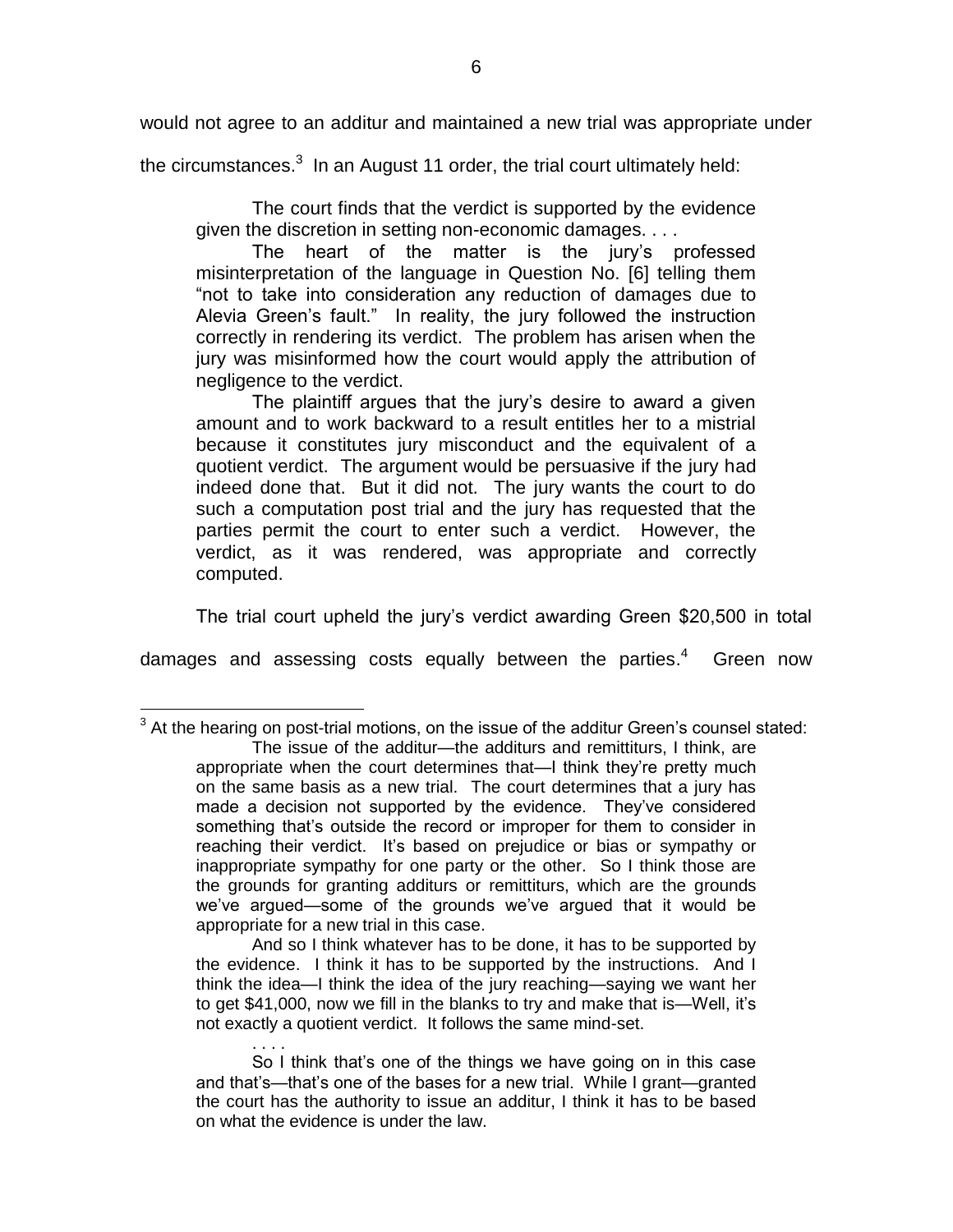appeals. Green contends a new trial is warranted because passion or prejudice caused the jury to award inadequate damages under Iowa Rule of Civil Procedure 1.1004(4), sufficient evidence does not support the verdict as to damages and the allocation of fault pursuant to Iowa Rule of Civil Procedure 1.1004(6), and the verdict fails to effect substantial justice. Green also asserts the trial court erred in assessing costs to be divided equally between the parties.

## **II. Standard of Review.**

 $\overline{a}$ 

"We review the denial of a motion for new trial based on the grounds asserted in the motion." *Fry v. Blauvelt*, 818 N.W.2d 123, 128 (Iowa 2012) (citation omitted). Because sufficiency of the evidence presents a legal question, we review a challenge to the trial court's denial of a motion for new trial under rule 1.1004(6) for the correction of errors at law. *Id.* We review the district court's denial of a motion for new trial based on the claim the jury awarded inadequate damages under rule 1.1004(4) for an abuse of discretion. *See id.*

"In addition to the grounds for granting a new trial set out in rule 1.1004(6) [and (4)], the trial court has inherent power to set aside a verdict when the court concludes, 'the verdict fails to administer substantial justice.' We review the court's ruling on a motion for new trial based on this ground for an abuse of discretion." *Estate of Hagedorn ex rel. Hagedorn v. Peterson*, 690 N.W.2d 84, 87-88 (Iowa 2004) (citations omitted).

"In reviewing the motion for new trial, '[w]e view the evidence in the light most favorable to the verdict and need only consider the evidence favorable to

 $4$  The court's order referred to the jury's original verdict as a sealed verdict, but the record does not contain any evidence of the parties' consent to a sealed verdict or the jury's instruction respecting a sealed verdict.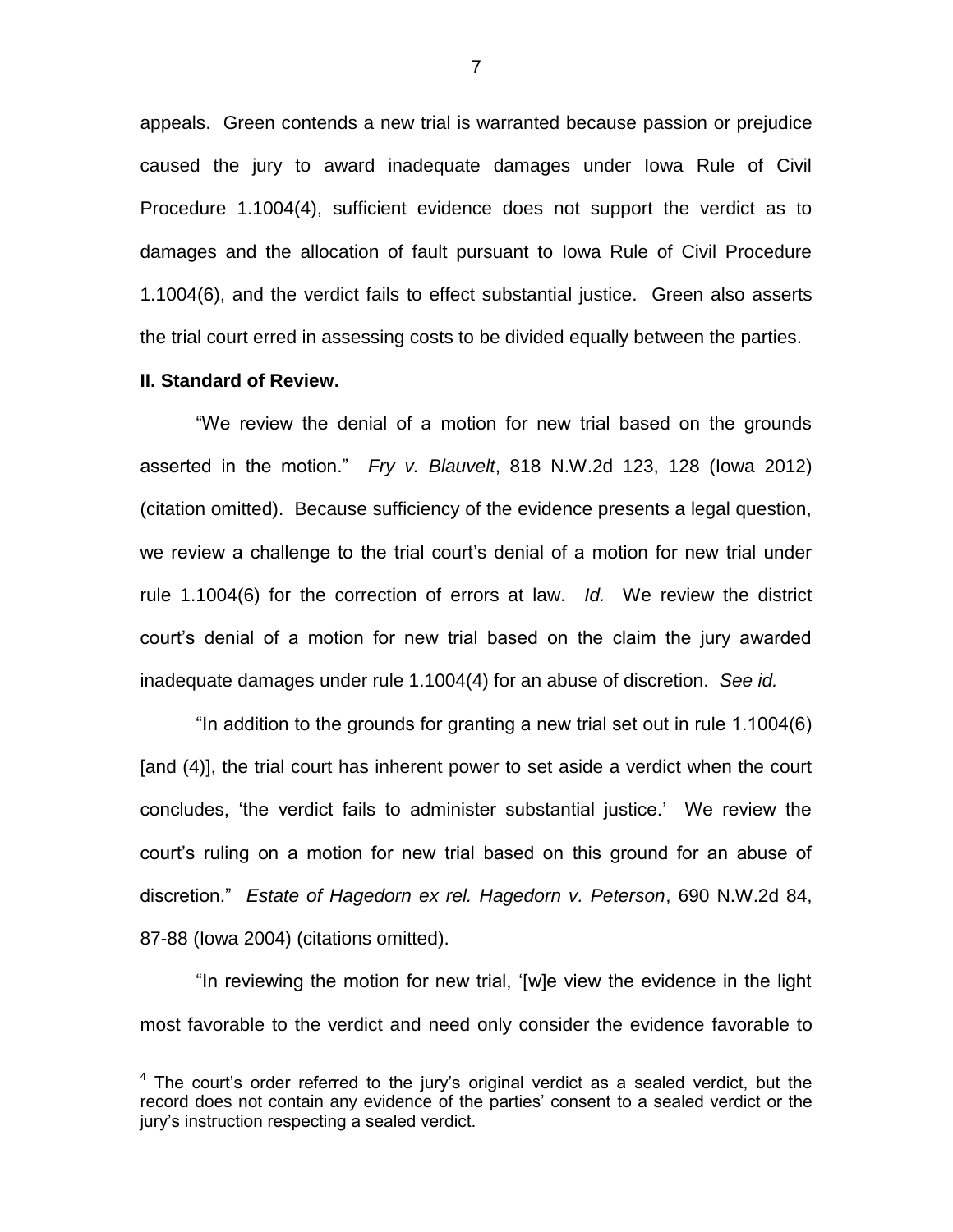plaintiff whether it is contradicted or not.'" *Estate of Pearson ex rel. Latta v. Interstate Power & Light Co.*, 700 N.W.2d 333, 345 (Iowa 2005) (citation omitted).

We review the trial court's apportionment of costs for an abuse of discretion. *Long v. Jensen*, 522 N.W.2d 621, 624 (Iowa 1994); *see also* Iowa Code § 625.3 (2011).

## **III. Analysis.**

**A. Post-Verdict Jury Statements.** Green asserts the jury rendered an inadequate verdict as to damages and the inadequate damages determination was influenced by the jury's confusion of the instructions and verdict form. In support of these contentions, Green relies on the evidence of the jury's statements to the trial court following the rendering of its verdict and the jury's second submitted verdict form indicating it desired Green to receive \$41,000.

We first note the court's order entered following the hearing on posttrial issues indicated the jury was to submit its verdict by sealed verdict. Iowa Rule of Civil Procedure 1.931(3) provides:

When, by consent of the parties and the court, the jury has been permitted to seal its finding and separates before it is rendered, such sealing is equivalent to a rendition and a recording thereof in open court, and such jury shall not be polled or permitted to disagree with respect thereto.

The principle that the jury may not be polled or later disagree with its sealed verdict was addressed in *Rutledge v. Johnson*, 282 N.W.2d 111, 113 (Iowa 1979):

The rule's proscription against polling of the jury or permitting it to disagree with its verdict once sealed protects against a danger associated with a sealed verdict practice. Because the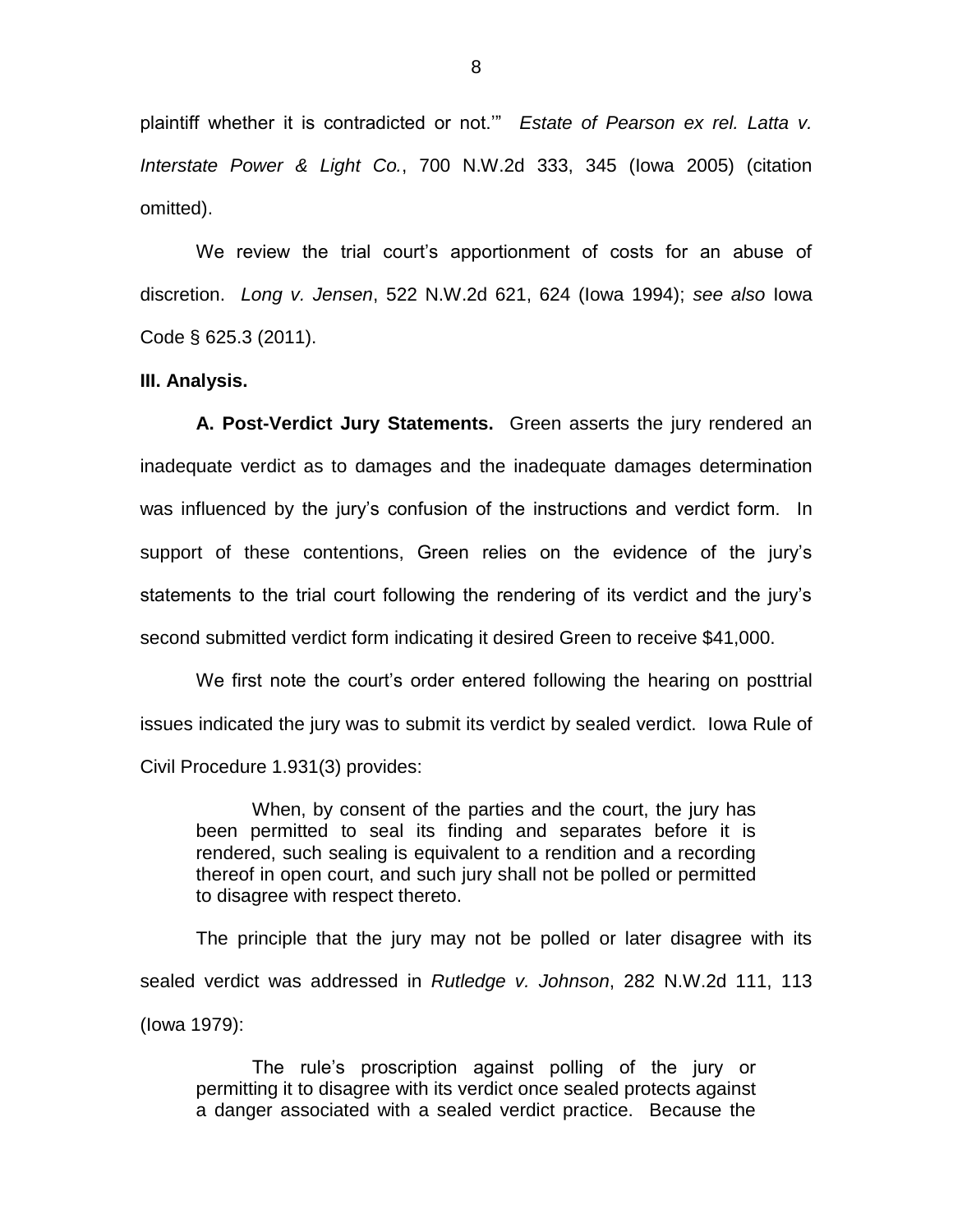jurors are allowed to separate after having sealed their verdict, it is feared that they might be induced by extraneous influences to attempt to unsettle the verdict.

Notwithstanding, the proscriptions against polling the jury or allowing disagreements with the sealed verdict, in *Rutledge* our supreme court also stated:

Despite such danger, this court has repeatedly recognized a limited power of the trial court "to reassemble a jury even after it has rendered a sealed verdict and has been discharged and to permit a showing thereby that through inadvertence or clerical error the verdict rendered does not in form express the real verdict reached by the jury in its deliberations . . . ." *P. M. Lattner Mfg. Co. v. Higgins*, 195 N.W. 746, 747 (Iowa 1923).

282 N.W.2d at 114. Thus, even if a sealed verdict was properly used in this case, if the jury "through inadvertence or clerical error" signed the verdict in mistake, the court could accept a corrected verdict. *Id.*

One of the difficulties here is the absence of any record that the parties consented to a sealed verdict. Because rule 1.931 requires consent of the parties and a sealed verdict contemplates a waiver of polling of jurors, trial courts should make a formal record of the agreement of counsel.

We also note there is no specific jury instruction referencing a sealed verdict.<sup>5</sup> The better practice would be to include within the return-of-verdict instruction an explanation to the jury that after signing the verdict it should be placed within the sealed verdict envelope, and the jury should then inform the court attendant. The jury instruction should also provide separation instructions, if any. Here, although neither party has challenged the lack of compliance with

 $\overline{a}$ 

<sup>&</sup>lt;sup>5</sup> Instruction 33 provides in part, "When you have agreed upon the verdict and appropriately signed it, tell the court attendant." No reference is made to a sealed verdict.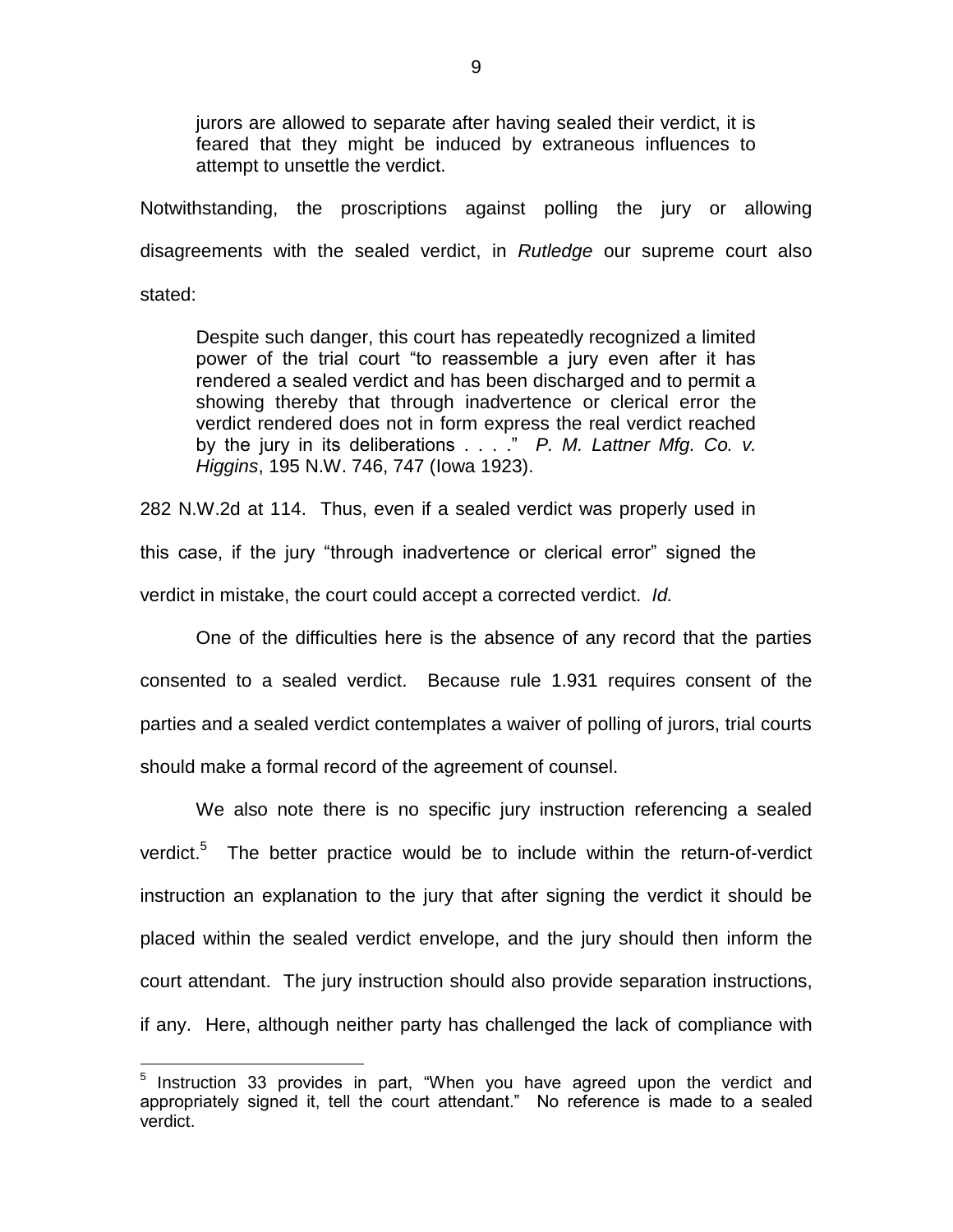rule 1.931, we conclude we are not confined to the limitations imposed by the rule.

Following the return of the verdict, the trial court spoke with the jurors prior to discharging them from duty. When asked, the court informed the jury Green would receive half of the \$41,000 award because the jury assigned Green and the City each fifty-percent fault. The jury expressed its dismay and filled out a second verdict form indicating it misinterpreted Question 6—which instructed the jury not to "take into consideration any reduction of damages due to Alevia Green's fault"—and intended Green to receive the full award of \$41,000.

Neither party has submitted juror affidavits to challenge the verdict of the jury. Notwithstanding, Green asks that we consider the judge's rendition of the jurors' statements as evidence of the jury's confusion to support the relief sought, a new trial.

Generally, a juror is not competent to testify "as a witness before the other jurors at the trial." Iowa R. Evid. 5.606(a). Further, Iowa Rule of Evidence 5.606(b)(1) provides:

During an inquiry into the validity of a verdict . . . , a juror may not testify about any statement made or incident that occurred during the jury's deliberations; the effect of anything upon that juror's vote; or any juror's mental processes concerning the verdict or indictment. The court may not receive a juror's affidavit or evidence of a juror's statement on these matters.

However, one of the exceptions to this principle allows juror testimony to show "[a] mistake was made in entering the verdict on the verdict form." Iowa R. Evid. 5.606(b)(2)(C).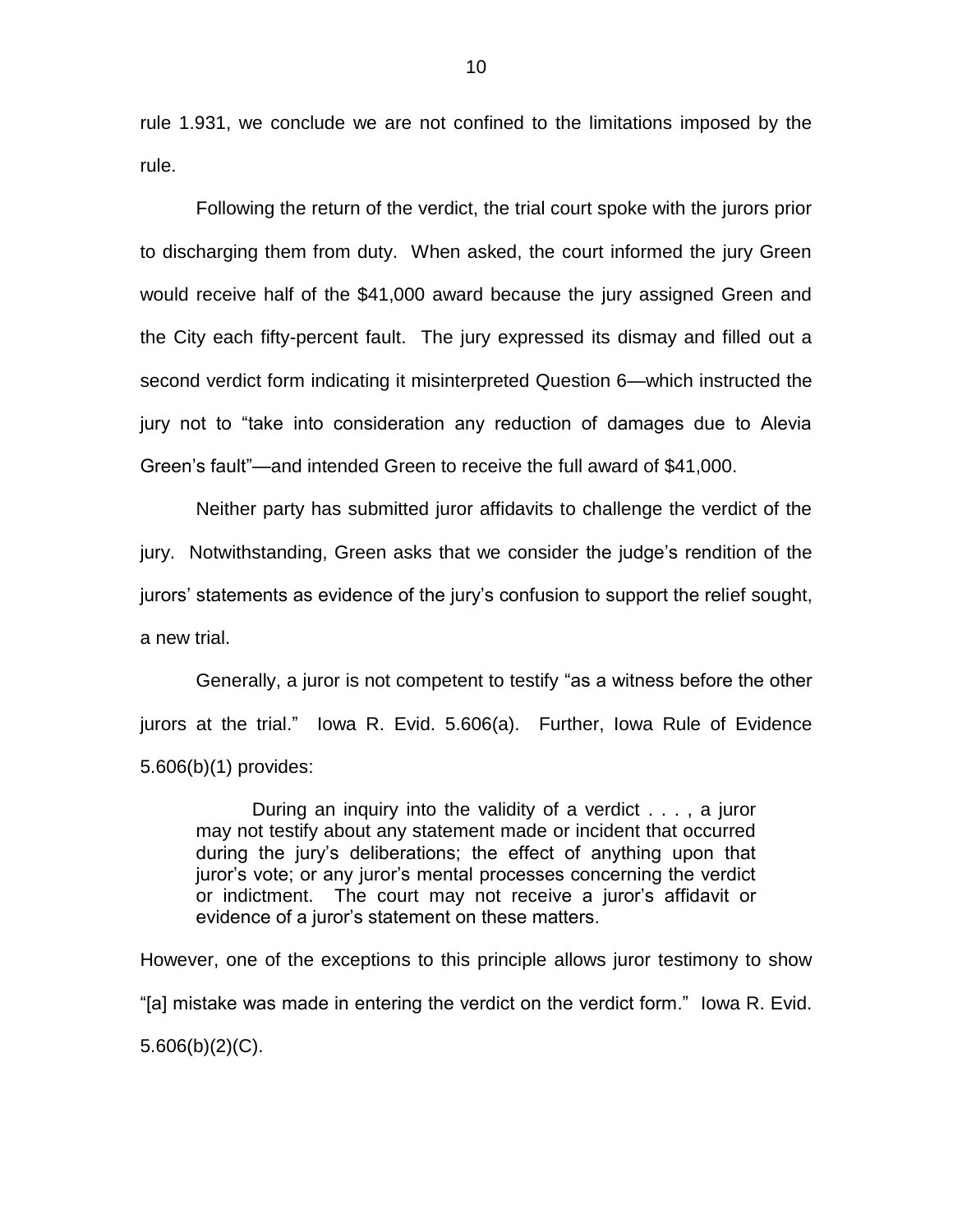We are also guided by our supreme court's explanation of the limited circumstances in which a jury verdict may be amended, corrected, or reformed on the basis of juror testimony. With respect to omissions by a jury, in *Rutledge* the supreme court stated:

[T]here are two classes of omissions which are to be considered ministerial, and thus amendable. The first consists of omissions which related to uncontroverted matters in view of the jury's unmistakable findings. The second class of correctable omissions, however, may pertain to either undisputed or disputed issues. The essential characteristic of this class is that a decision had been previously reached by the jury with regard to the omitted matter, but inadvertently was not recorded.

282 N.W.2d at 114-15 (citations omitted). Of course, mistakes in rendering a verdict may not involve an omission. In *Weatherwax v. Koontz*, 545 N.W.2d 522, 524 (Iowa 1996), the supreme court explained: "[A] juror's testimony can be received to show that (1) a verdict was not correctly recorded or (2) external matters were improperly brought into deliberations. It cannot be received to show the jury's thinking processes were incorrect." In *Prendergast v. Smith Laboratories, Inc.*, 440 N.W.2d 880, 883-84 (Iowa 1989), the supreme court stated what evidence may *not* be considered: "If the issue were whether a verdict may be overturned because it was induced by the jury's misunderstanding of the court's instructions, rule [5.]606(b) would render juror testimony inadmissible for purposes of achieving that result."

In sum, our cases make a distinction between a clerical error by the jury in rendering its verdict and a mistake in understanding the jury instructions. The difficulty lies in distinguishing between a clerical error and a misunderstanding of the instructions.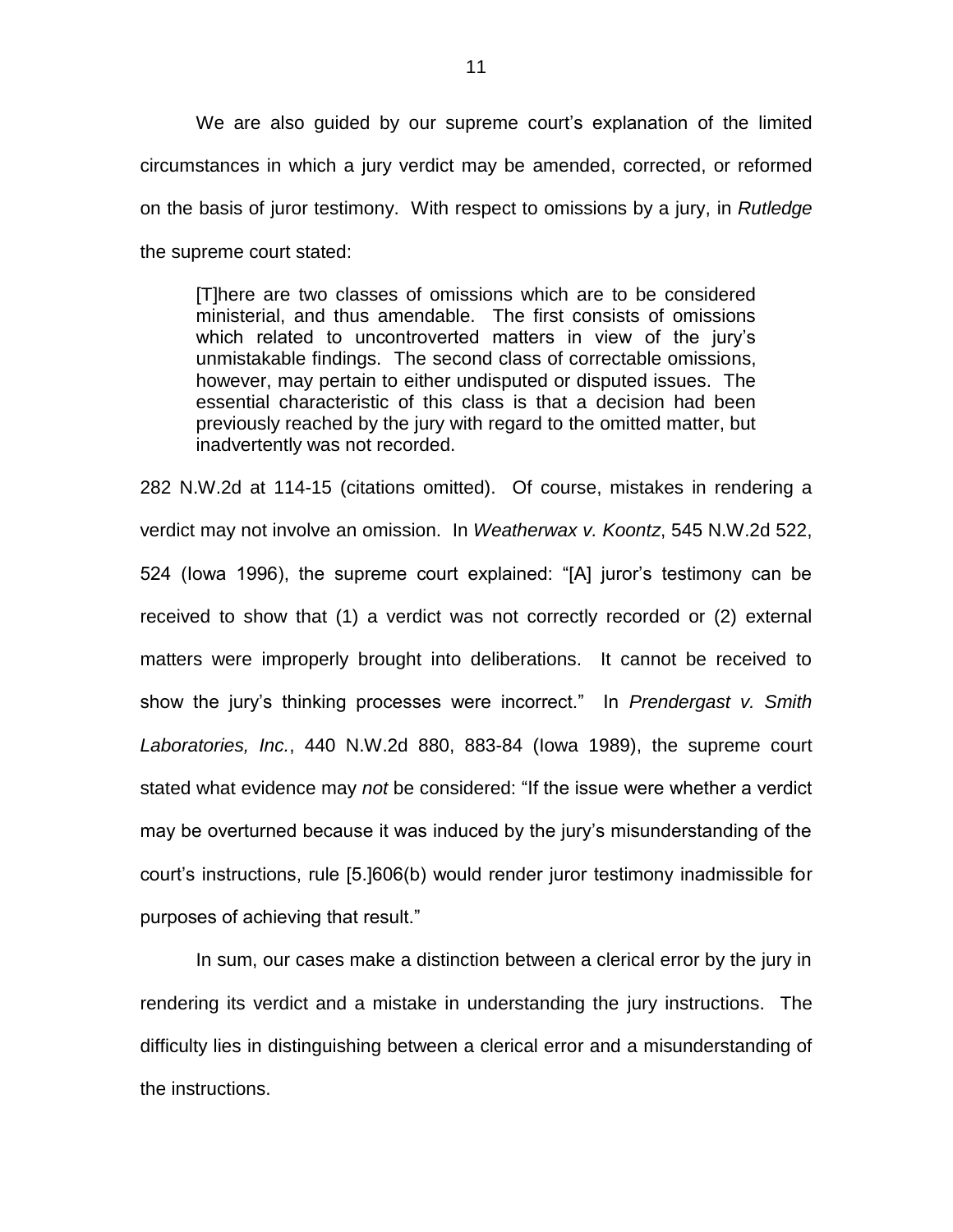This court considered a similar issue in *Dudley v. GMT Corp.*, 541 N.W.2d

259 (Iowa 1995). In *Dudley*, the plaintiff requested a new trial because juror

affidavits and testimony indicated

[t]he jury believed [the plaintiff] would "receive 45% of the recovery" even though it has assigned her 55% of the fault. The jury erroneously concluded that since it had found the plaintiff to be more than 50% at fault, the court would determine the amount of [the plaintiff]'s damages and she would recover 45% of that amount.

541 N.W.2d at 260. However, the court noted, "Any juror testimony regarding the

jury's misunderstanding of the instruction is inadmissible." *Id.* at 261. The court

held:

The juror affidavits also indicate the jury did not believe its assignment of more than 50% of the fault to [the plaintiff] would deprive her of any recovery of damages. The jury was specifically instructed of this outcome in Instruction 29. Jury dissatisfaction with the result stemming from application of the law is not a basis for setting aside the verdict.

*Id.* This is precisely the scenario in the case before us. The juror's statements as explained on the record by the trial court and by the jury in the second verdict form—were used to show the jury's misunderstanding of the verdict form and to explain its desire that Green actually receive the full \$41,000. Clearly, the jury was not satisfied with the application of the law resulting in Green being awarded half the amount of damages found based on the jury's comparative fault determination. Setting aside the verdict or granting a new trial due to jury dissatisfaction with the result of its lawful verdict is not appropriate. *See id.* We therefore find the jury's mistake was not clerical but was a misunderstanding of the jury instructions, and Green is not entitled to a new trial.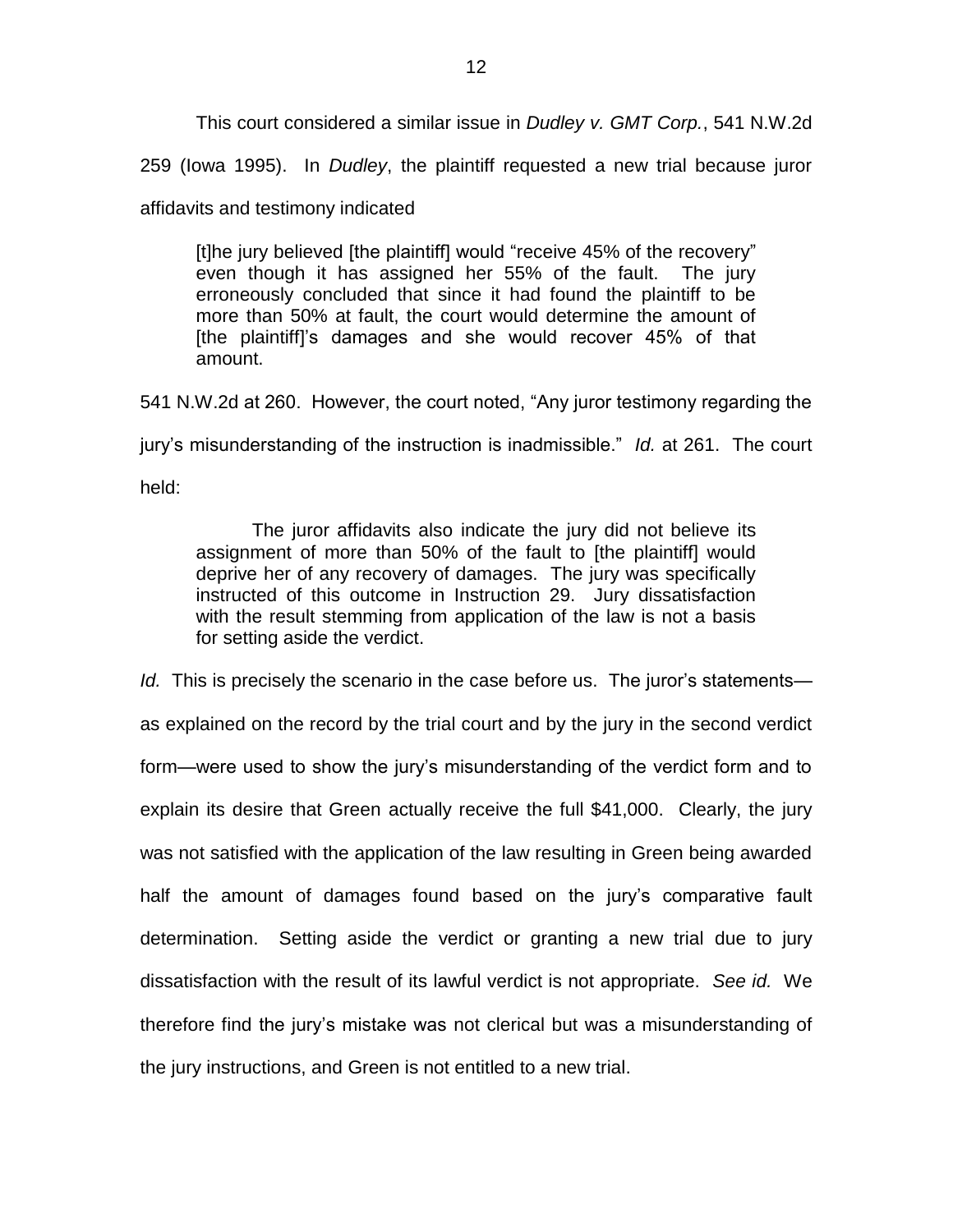**B. Damages.** Green maintains the jury's damages award was inadequate,  $6$  not supported by sufficient evidence,  $7$  and failed to effect substantial justice. $8$  Although the insufficiency of the evidence, failure to effect substantial justice, and inadequacy of damages are independent grounds for challenging a jury verdict, we discuss them together because Green's argument in support of all the claims raised is identical.<sup>9</sup>

"The district court may grant an aggrieved party a new trial when the jury awards excessive or inadequate damages, or when the verdict is not sustained by sufficient evidence . . . ." *Fisher v. Davis*, 601 N.W.2d 54, 57 (Iowa 1999). "If uncontroverted facts show the amount of the verdict bears no reasonable relationship to the loss suffered, the verdict is inadequate." *Pexa v. Auto Owners* 

*Ins. Co.*, 686 N.W.2d, 150, 162 (Iowa 2004) (citation omitted).

Although evidence presented at trial may justify a higher damage award, this alone does not control. The key question is whether after examining the record, "giving the jury its right to accept or reject whatever portions of the conflicting evidence it chose, the verdict effects substantial justice between the parties."

*Foggia v. Des Moines Bowl-O-Mat, Inc.*, 543 N.W.2d 889, 891 (Iowa 1996)

(citation omitted). "Whether damages in a given case are adequate depends on

 $\overline{a}$ <sup>6</sup> See lowa R. Civ. P. 1.1004(4) (providing a new trial may be granted if the jury has awarded "[e]xcessive or inadequate damages appearing to have been influenced by passion or prejudice").

<sup>7</sup> *See* Iowa R. Civ. P. 1.1004(6) (providing a new trial may be granted it if is shown "[t]hat the verdict, . . . is not sustained by sufficient evidence").

<sup>8</sup> *See Hagedorn*, 690 N.W.2d at 87.

<sup>&</sup>lt;sup>9</sup> We also note Green contends the jury's verdict was essentially a quotient verdict because "the jury started with the final figure of \$41,000, [and] filled in the verdict form without regard for the evidence or the instructions" and the verdict was "based upon something other than the evidence submitted at trial." "A quotient verdict is 'a verdict in which the jurors agree in advance to be bound by the average of the amounts written down by each juror.'" *Manno v. McIntosh*, 519 N.W.2d 815, 822 (Iowa 1994) (citation omitted). There is no evidence in this case establishing the jury reached its verdict in this manner.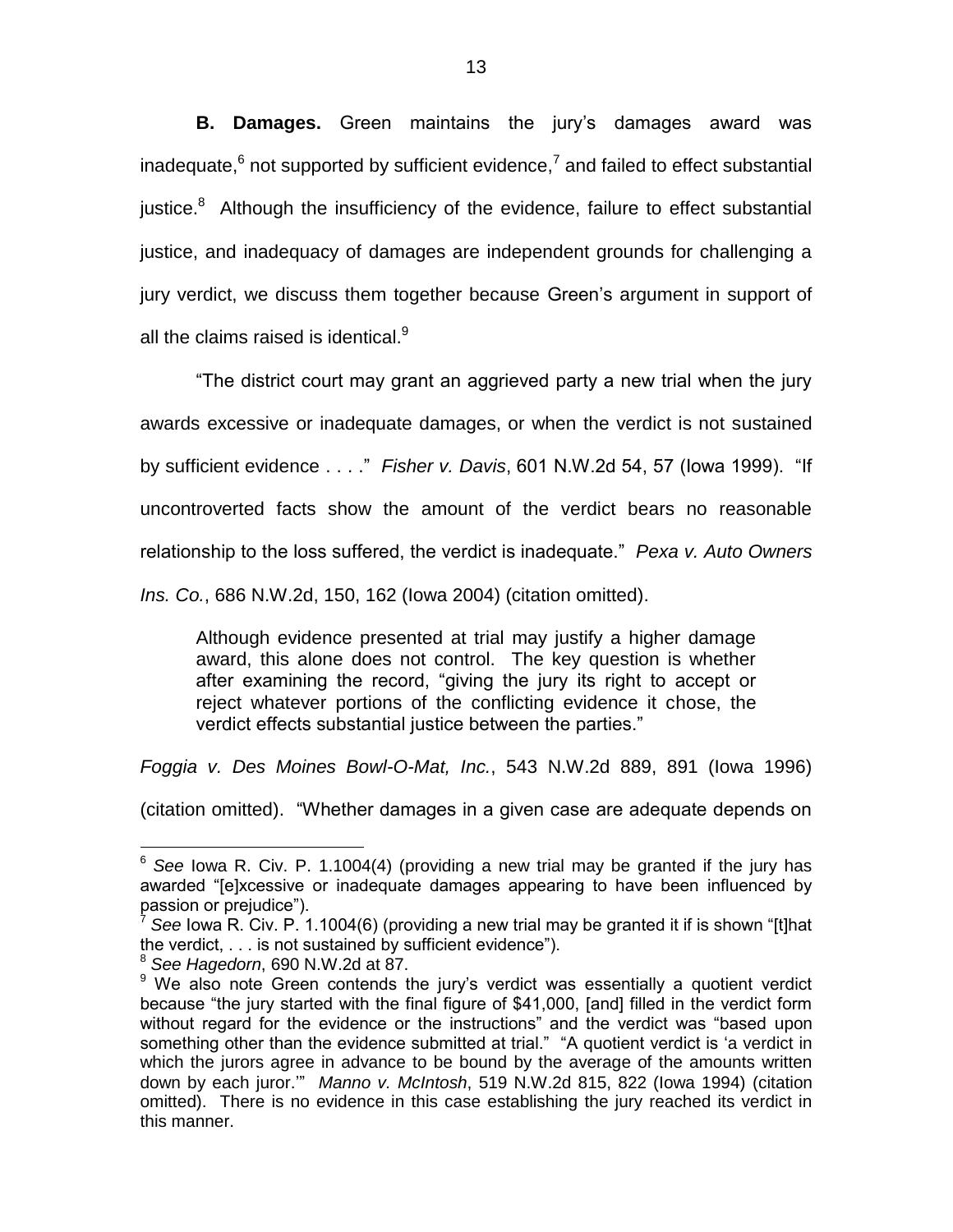the particular facts of the case. The test is whether the verdict fairly and reasonably compensates the party for the injury sustained." *Fisher*, 601 N.W.2d at 57 (citation omitted). "A jury's assessment of damages should be disturbed 'only for the most compelling reasons.'" *Latta*, 700 N.W.2d at 345 (citation omitted).

Green contends the damages awarded bear no reasonable relationship to the loss she suffered. Green argues there was no dispute that her past medical expenses totaled \$45,531, and thus, there was no basis for the jury's failure to award total damages less than that amount. Green also asserts the evidence established she was entitled to \$68,148 for past lost earnings and an amount for future damages. However, the defense submitted evidence at trial calling into question the extent of Green's injuries and the necessity of ongoing medical treatment:

Q. Ms. Green, I want to go through some of your medical records with you. Now you saw Dr. Rondinelli. You don't recall exactly seeing him, but you don't dispute that you saw him; do you? A. No.

Q. All right. One of the comments that Dr. Rondinelli had was that he said that you had dysfunctional behavior consistent with emotional dysregulation and symptom magnification. That's what that record says; is that correct? A. If that's what it says.

. . . . Q. And then you saw—you went to your family doctor at Trimark. . . . And the doctor said it's difficult to extract a reliable and consistent history; is that correct? A. That's what it said.

. . . .

Q. And then on May 31 of 2012, you saw Dr. Mooney in Ames, and Dr. Mooney indicates certainly all of her symptoms are not consistent with the injury and there appears to be significant psychological overlay. And he says that at least it's unusual for someone to be complaining of anxiety, depression symptoms this early after a head trauma injury and her symptoms appear to be at least moderately exaggerated. Do you see that? A. I see that.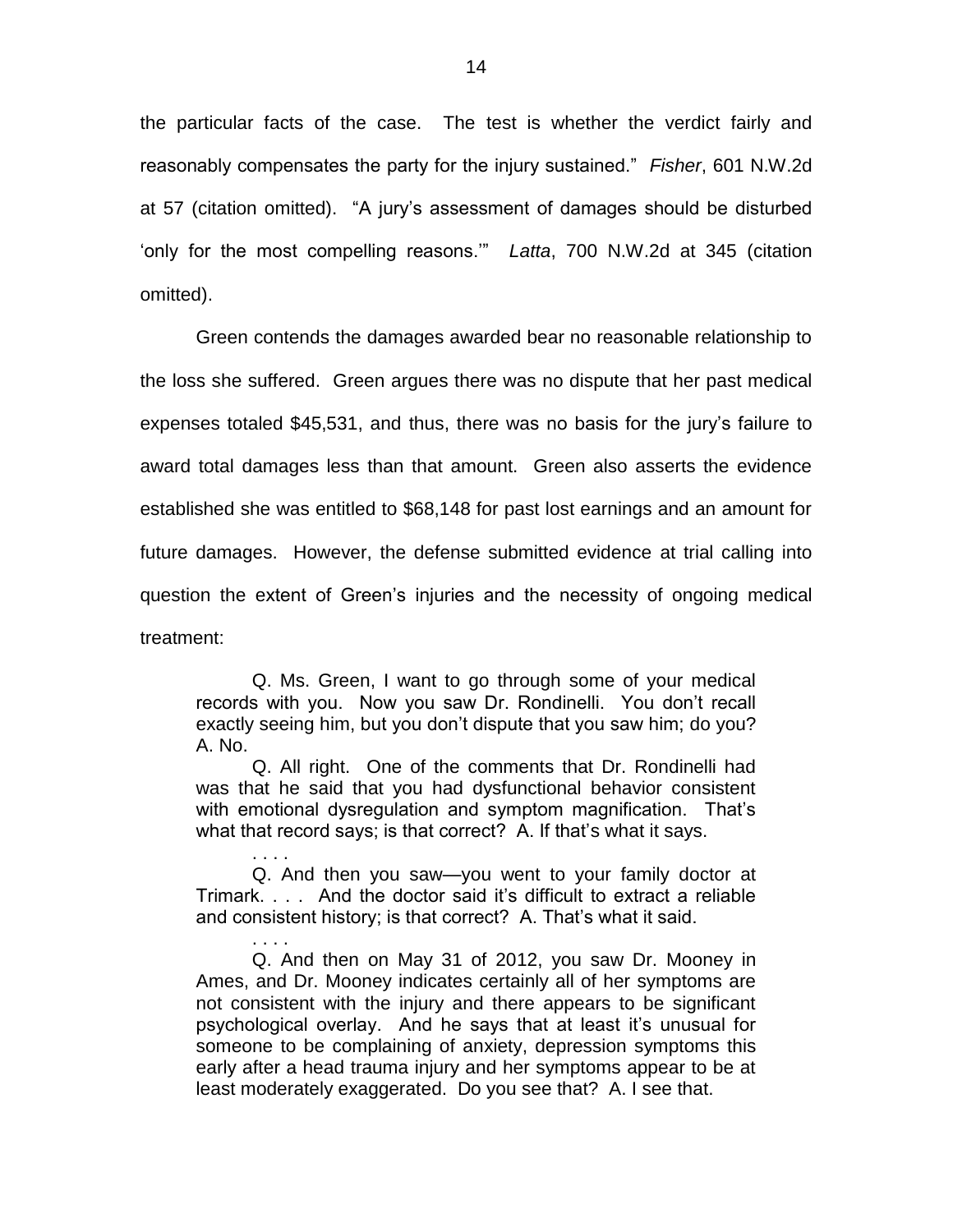Q. And here you were at the occupational therapist on May—excuse me, June 14, 2012, and in the notes it says down here it appears her pain may be less than reporting noted by her increase in range in motion and her increase in your ability to perform functional tasks. And they indicated that there was symptom magnification present. Do you see that? . . . A. Yes.

Q. And then in physical therapy again on July 5 of 2012, it says the patient's given inconsistent information regarding pain and activity tolerance. Do you see that? A. Yes.

Q. All right. Dr. Mooney saw you on August 8, 2012. He indicates there's significant variation in your pain complaints and evidence of symptom magnification based on the neuropsychiatric testing. It is not my opinion that she is [ninety] days post injury, has essentially normal physical examination, and no objective findings to correlate with her ongoing complaints. You see that? A. Yes.

Q. And at that point he released you to return to work, in August of 2012— A. Yes.

Based on the evidence presented at trial, the jury could have found Green

exaggerated her complaints of pain and sought medical treatment beyond what was necessary to remedy the injuries she sustained. The jury also could have concluded Green was originally injured as she has reported, but the injuries were resolved at some point in time despite Green's continuous reporting of pain and headaches up to the date of trial. The jury appropriately awarded an amount for past medical costs and a corresponding amount for loss of earnings and pain and suffering that was reasonably related to the evidence presented at trial. The jury's decision not to award future damages is also not inconsistent with the evidence. The verdict as to damages is adequate, is supported by substantial evidence, and does not fail to effect substantial justice. We find the trial court neither erred nor abused its discretion in denying the motion for new trial on the issue of damages and affirm.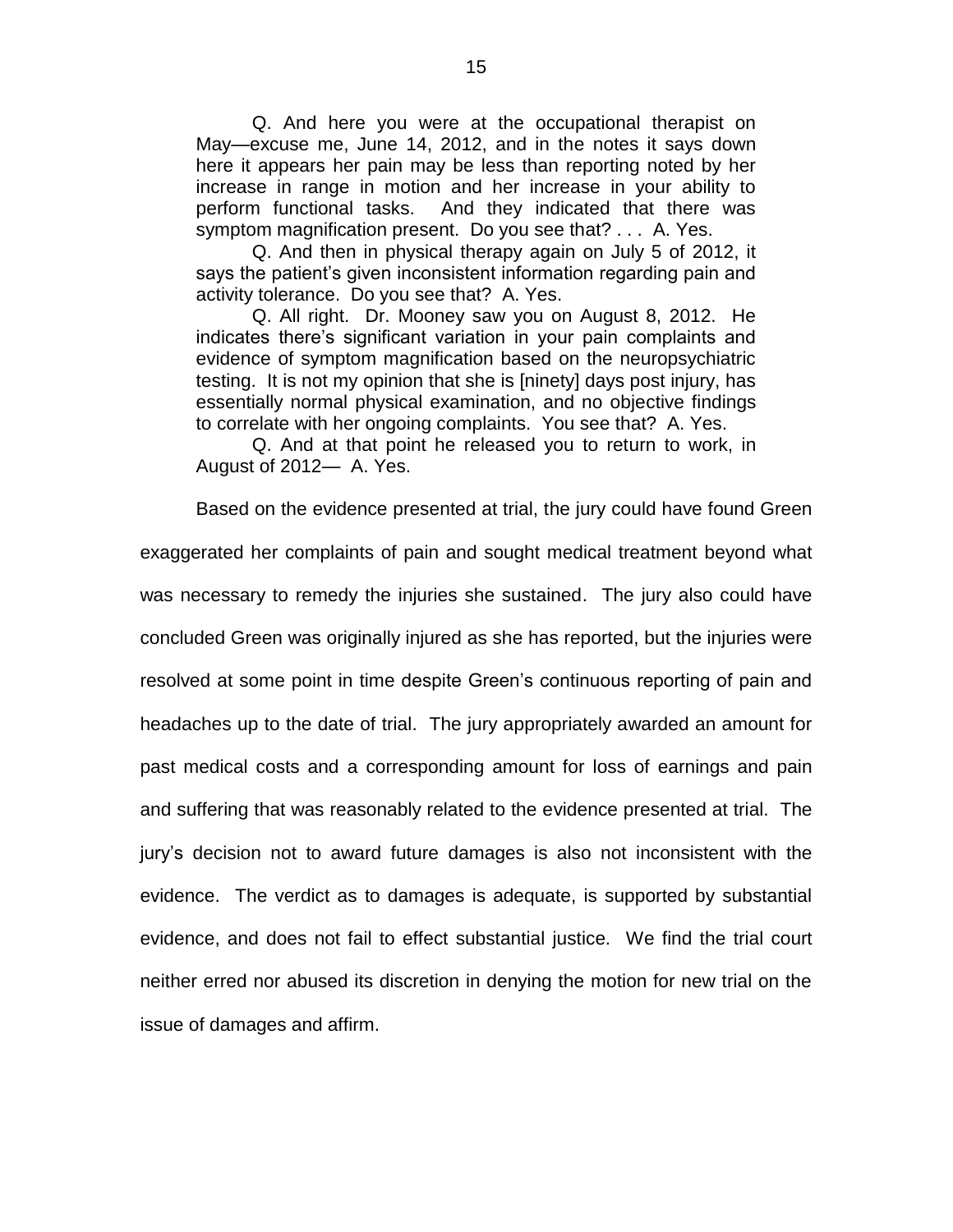**C. Allocation of Fault.** Green also contends the jury's finding Green fifty percent at fault was supported by insufficient evidence and failed to effect substantial justice.

"If a jury verdict is not supported by sufficient evidence and fails to effectuate substantial justice, a new trial may be ordered." *Olson v. Sumpter*, 728 N.W.2d 844, 850 (Iowa 2007). "Evidence is substantial when 'reasonable

minds would accept the evidence as adequate to reach the same findings.'"

*Deboom v. Raining Rose, Inc.*, 772 N.W.2d 1, 5 (Iowa 2009) (citation omitted).

Green argues there is no evidence establishing Green was partially at

fault during the incident.

Instruction 18 directed the jury in determining Green's fault, if any:

The City of Fort Dodge claims that Alevia Green was at fault. These grounds of fault are explained to you in other instructions.

The defendant must prove all of the following propositions:

1. Alevia Green was at fault. In order to prove fault, [the City] must prove that she was negligent in one or more of the following ways:

a. That she failed to maintain a proper lookout;

b. That she failed to exercise reasonable care for her own safety.

If the [City] has failed to prove either of these propositions, they have not proved their defense. If [the City] has proved both of these propositions, then you will assign a percentage of fault against [Green] and include [Green's] fault in the total percentage of fault found by you answering the special verdicts.

Instruction 19 defined "proper lookout" as "the lookout a reasonable

person would keep in the same or similar situation. It means more than looking

and seeing. It includes being aware of one's movements in relation to thing seen

or that could have been seen in the exercise of ordinary care." Further,

Instruction 20 provided: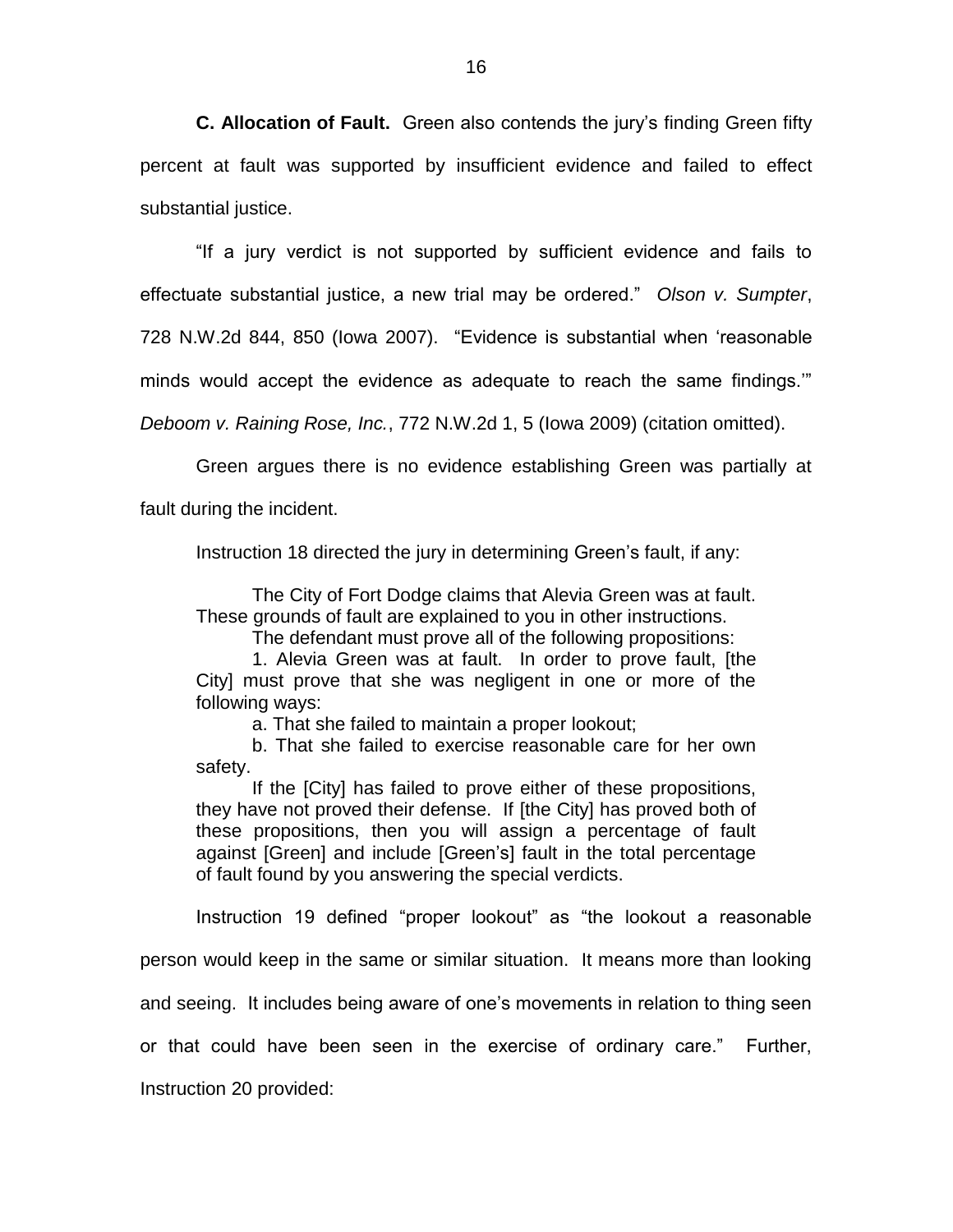A party is required to exercise reasonable care for their own safety. This means that, if, in the exercise of ordinary care under the circumstances, a party could have taken some particular action after an act of fault of another party, in order to avoid an injury, then they are under a duty to take such action.

In this case [the City] claims that [Green] unreasonably failed to take action to avoid an injury because:

a. She failed to maintain a proper lookout;

b. She failed to exercise reasonable care for her own safety.

Green's counsel did not object to these instructions. On the issue of fault,

the trial court found in its ruling on the motion for new trial:

[T]here is evidence that supports the allocation of fault to [Green]. In short, [Green] was struck by the door of a roll-off dumpster as its contents were being discharged. [Green] worked at the recycling facility where the dumpster was being unloaded. She did not move or turn around as the dumpster was being raised. The rear door struck her in the back of her head. Thus, a trier of fact could attribute negligence to [Green] because she did not watch the dumpster or move.

At trial, Green agreed "[i]t's safer to not stand by a truck" and stated she

did not move away from the truck as it was dumping. Green's former supervisor at the recycling plant stated Green was facing away from the truck, bent down picking up paper prior to being hit by the dumpster door. Upon consideration of the evidence and the instructions, the jury could have found Green failed to maintain a proper lookout and exercise reasonable care for her own safety by continuing to work with her back turned near the truck as it was unloading the dumpster. Viewing the evidence "in the light most favorable to the verdict," *Latta*, 700 N.W.2d at 345, we find substantial evidence supported the jury's verdict as to the allocation of fault, and the trial court did not err in denying the motion for new trial.